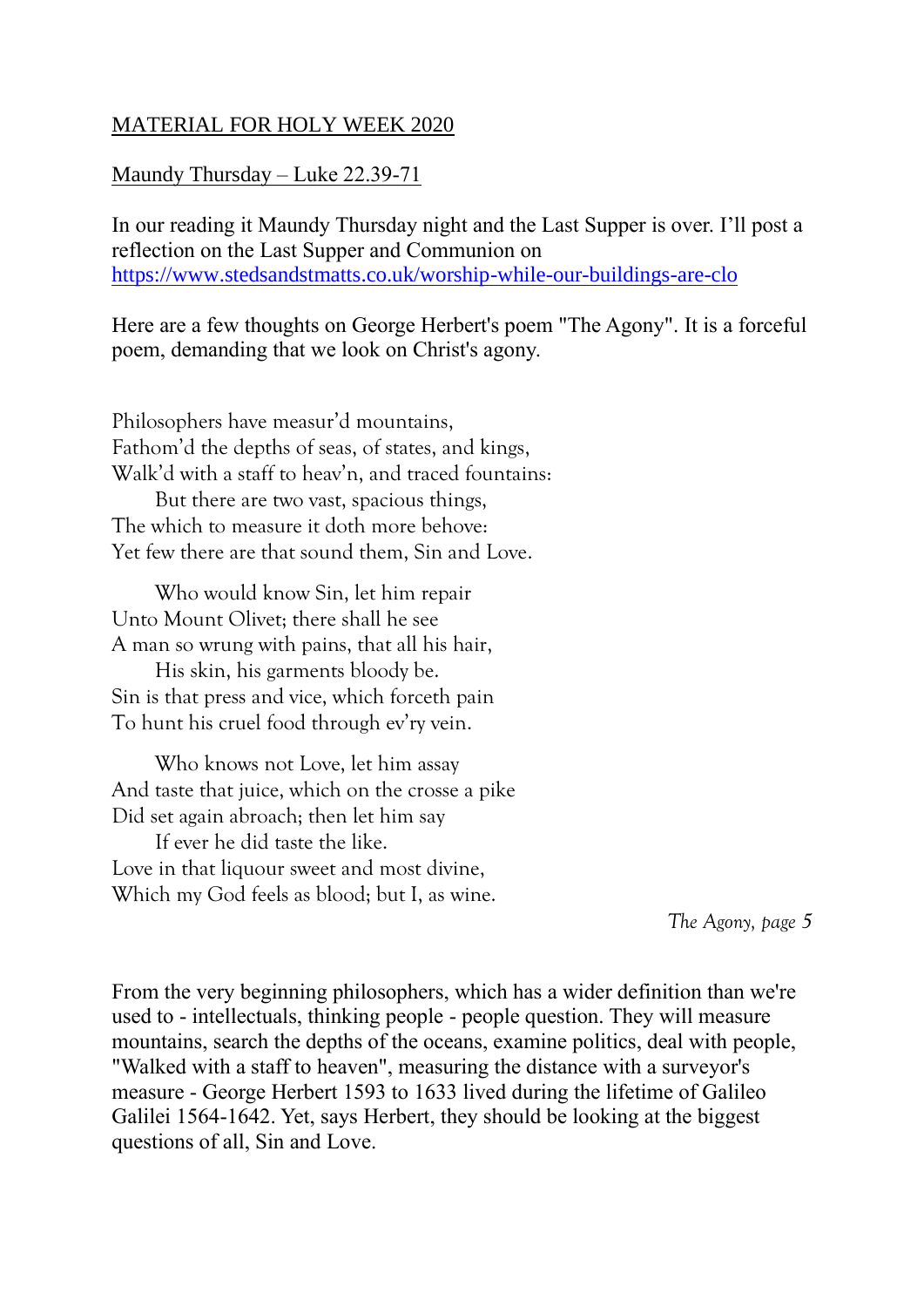To see the reality of Sin, sin affecting God, go to the Garden of Gethsemane on the Mount of Olives. You will see a man whose prayers were so anguished, whose agony was so painful, that his sweat ran like drops of blood. Most of us have seen physical pain causing such agony. Humans can inflict these levels of pain on others - "Sin is that press and vice, which forceth pain". Three years ago, I had a wander round beautiful Hever Castle in Kent. Lovely gardens, a beautiful interior, Anne Boleyn and plenty of history. Then the last room, the room in the gatehouse, had a display of torture instruments - real, genuine presses and vices, designed to inflict pain, used to inflict pain on real human beings. Christ's pain is deeper than we can begin to imagine.

To see the reality of Love, God is Love, go to the foot of the cross. We must watch as a Roman soldier plunges his spear, his pike, into Christ's side and the blood and water run out. We use the word 'piercing', as if we're piercing an olive with a toothpick. No, Roman soldiers may have pierced olives, but they were also capable of piercing the bodies of their victims - perfectly capable of hardening themselves against the pain and suffering they were inflicting. I wondered why blood and water came out, did some research, and it is suggested that the pain of the flogging that Jesus received would have caused his body to go into shock, his heart to beat faster, and fluid to collect in the pericardial sac around his heart. A spear thrust in would release blood and water. That explanation is a bit too close to home, my son Gareth needed his pericardial sac drained on several occasions after he'd had his heart transplant (though it happened for him, carefully, in an operating theatre, not with a spear thrust).

Herbert takes that flow, that blood and water, the wine and water I mix together every time I prepare the table for communion, and presents it to us almost as a wine tasting. The sensual pleasure of liquor sweet - OK, we don't drink communion wine for pleasure - but through the Eucharistic sacrament we are enveloped in the Love of God.

This poem hasn't been set to music, so I've found a C14 Latin poem, set to music by the C20 composer Stanley Vann – born in Leicester, director of music at Chelmsford, then Peterborough. Sung by my favourite Cathedral choir – St Edmundsbury – including our Harry and Gareth.

Hail true Body, born of Mary spotless Virgin's virgin birth; Thou who truly hangedst weary on the cross for sons of earth; Thou whose sacred side was riven, Whence the Water flow'd and Blood, O may'st thou, dear Lord, be given At death's hour to be our food.